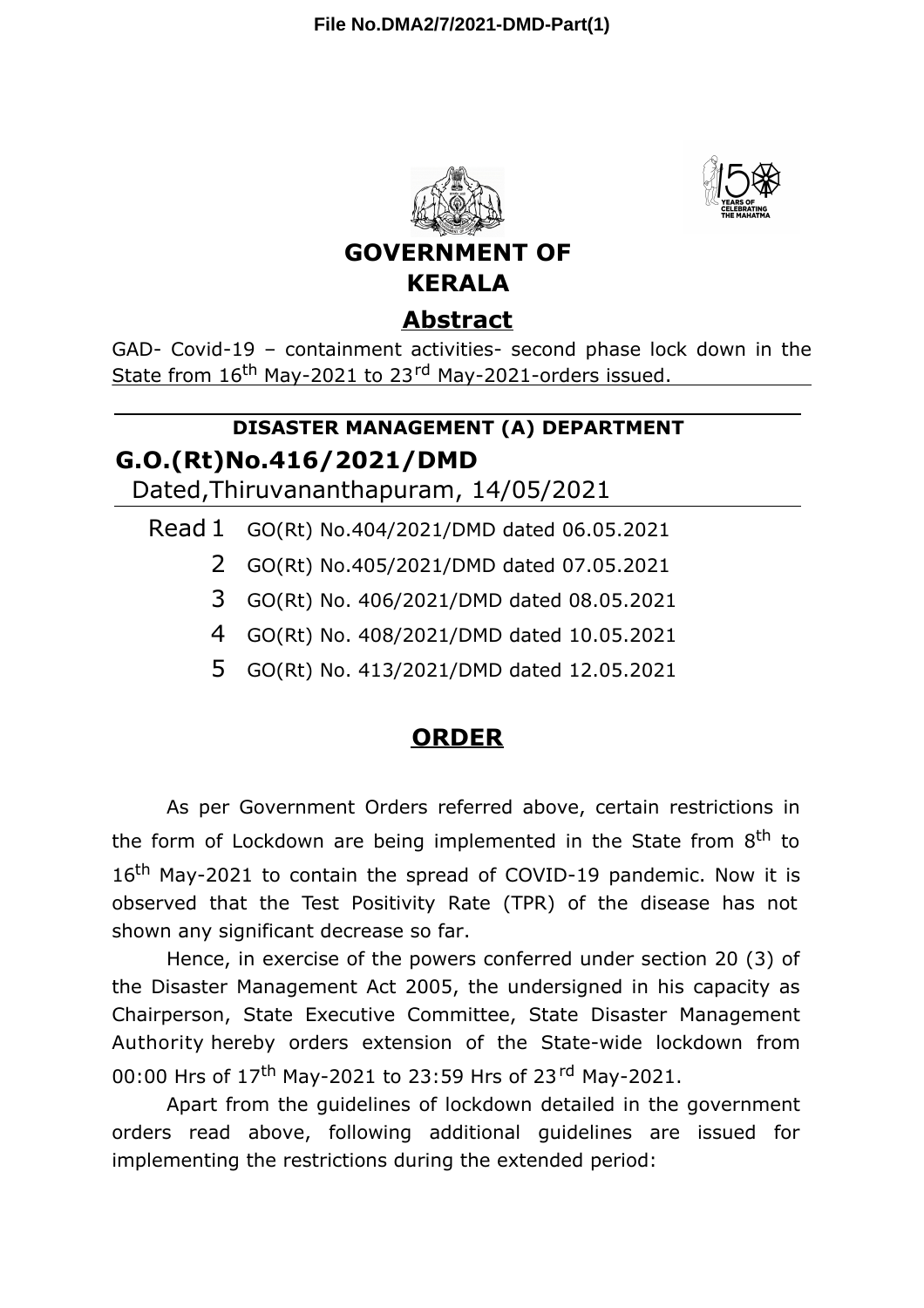- i. Special intensified stringent restrictions shall be enforced in the districts of Thiruvananthapuram, Ernakulam, Thrissur and Malappuram where infections show upward trend. All District Disaster Management Authorities shall analyse the situation within the districts and implement stringent containment measures wherever required.
- ii. Sale and transportation of Natural rubber will be allowed on Monday (17.5.2021) and Friday (21.5.2021).
- iii. Shops selling construction materials, including plumbing and electrical materials, will be allowed to function from 11 am to 6 pm observing strict COVID-19 protocols.
- iv. Delivery of books through e-commerce/home delivery is allowed.
- v. Staff in Law Department and Legislature Secretariat engaged in the preparation of Governor's Address and the session of Legislative Assembly respectively shall be included in the essential category for attending office.

Any persons violating the regulations will be liable to be proceeded against as per the relevant provisions of Disaster Management Act-2005, Kerala Epidemic Diseases Ordinance-2021 and other relevant laws in force.

> (By order of the Governor) **DR. V P JOY CHIEF SECRETARY**

To:

Additional Chief Secretary, Home & Vigilance Department Additional Chief Secretary, Revenue & DM Dept. All Additional Chief Secretaries/Principal Secretaries/Secretaries All Heads of Departments including State Police Chief All District Collectors All District Police Chiefs All Heads of Departments

Copy to: Private Secretary to Chief Minister Private Secretary to all Ministers